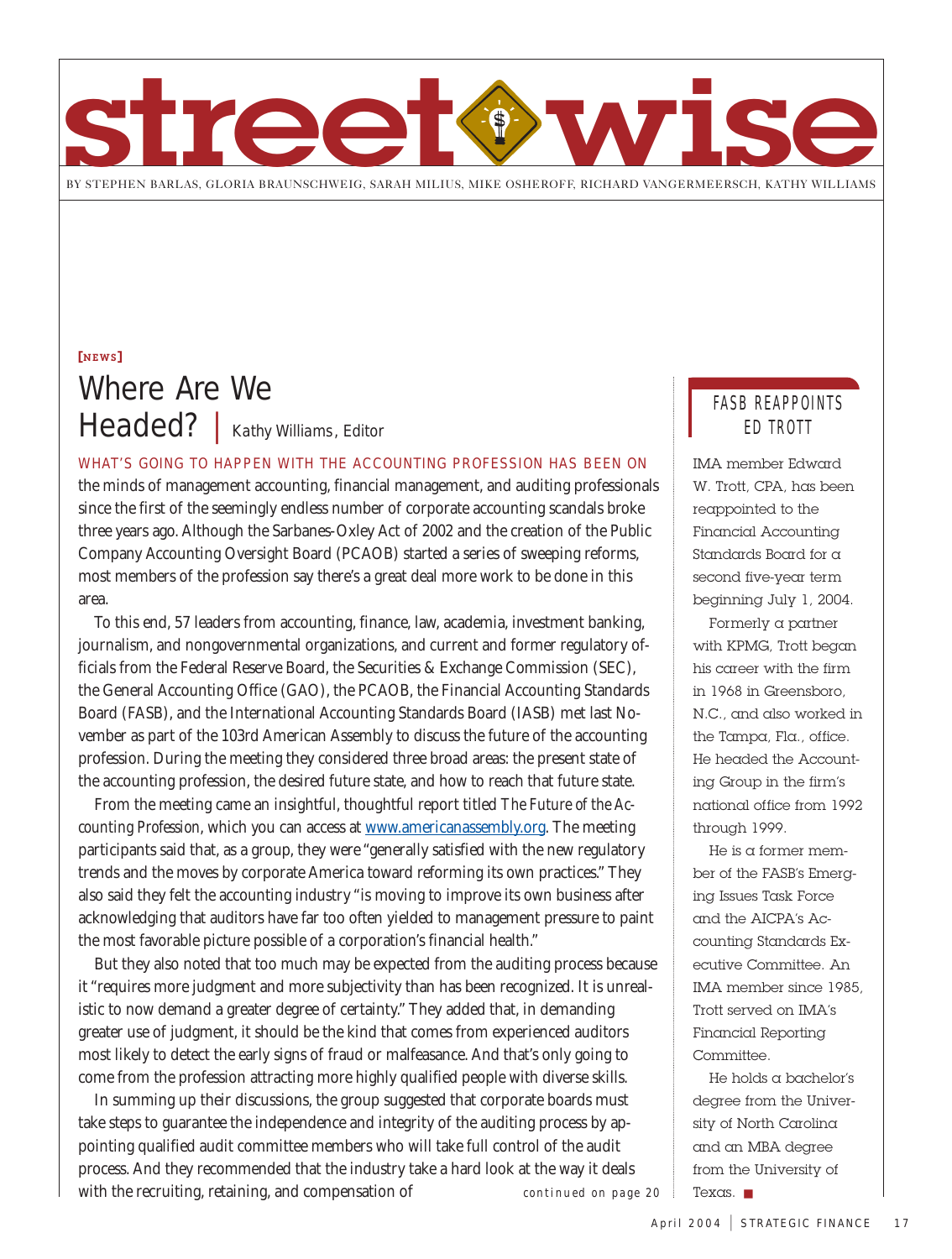

#### STRIKES A CHORD

Bob Gunn's "Capability vs. Capacity" [March 2004] really struck a chord with me. It provided great insights that complement much of what I have been working on recently in terms of professional development. He drew a clear picture for me of a way to connect with others—to be (forgive the buzzwords) authentic or genuine, to be in the moment with someone.

The article also helped me better understand how knowledge is only part of the mix. The example showed exactly that anyone may only need to be reminded to draw upon his or her own instincts or inner voice rather than have anything more imparted to him/her.

My career so far has lacked enough of this dimension in my working relationships, and that has held me back. I am *continued on page 20*

## Oops!

We goofed. The figures in the IMA Financial Summary on page 8 of the March issue don't foot. The correct figure for Total Liabilities and Net Assets should be \$18,793, not \$18,712.

We apologize for the error.

## A Look at Corporate Governance **Worldwide** BOOKS

#### ✷ IN *A BLUEPRINT FOR CORPORATE GOVERNANCE*, FRED R. KAEN

explores how the modern corporation is managed for the benefit of its owners. While it is often thought that owners only indirectly exercise management responsibility, Kaen endeavors to show how a firm's owners, in concert with other stakeholders, ultimately do manage the firm and why the American system of maximizing shareholder value by way of the stock market points toward efficient management practices and serves the economy well.

Kaen explains how stock prices are based on three elements: a corporation's real earnings, its dividend policy, and its potential earnings. Firm managers, selected by a board of directors—who are in turn elected directly by stockholders—implement policies to maximize the firm's share price. Cit-



ing methods and models used to maximize and evaluate shareholder wealth, Kaen is clear: The American system of corporate governance is based on stock value. And the higher the stock value, the better the firm is being run.

In  $\alpha$  perfect world,  $\alpha$  higher price per share may indeed mean that a firm is being run well. Two points, which Kaen calls financial market inefficiencies, cloud the issue. The first is market transparency: Do the numbers really mean what they say? Looking at the three elements that influence stock price, it's difficult to say.

Real earnings usually can be determined with accuracy—at least from an historical perspective—though, as Kaen has pointed out with the cases of Tyco, Lucent Technologies, WorldCom, and Enron, it's far too easy for management to hide information from boards of directors as well as stockholders, driving up earnings and artificially inflating stock prices. Dividend policy is usually constant from year to year or at least is a legal obligation of the firm when declared. Evaluation of future earnings is much more difficult, however, and may be based on conditions over which the firm has no control and of which the stockholder most often has only a vague idea. Price per share based on the former two elements may be constant, but price based on the latter would vary from day to day depending on what's happening to the rest of the economy. The result is fluctuation in stock market price.

The second financial market inefficiency is that investors have perfect knowledge of a firm's transactions, the evaluation of which can factor in the stock price. The American system of governance assumes that the boards of directors, elected by stockholders, have intimate knowledge of management financial dealings and will always act in the best in*continued on page 21*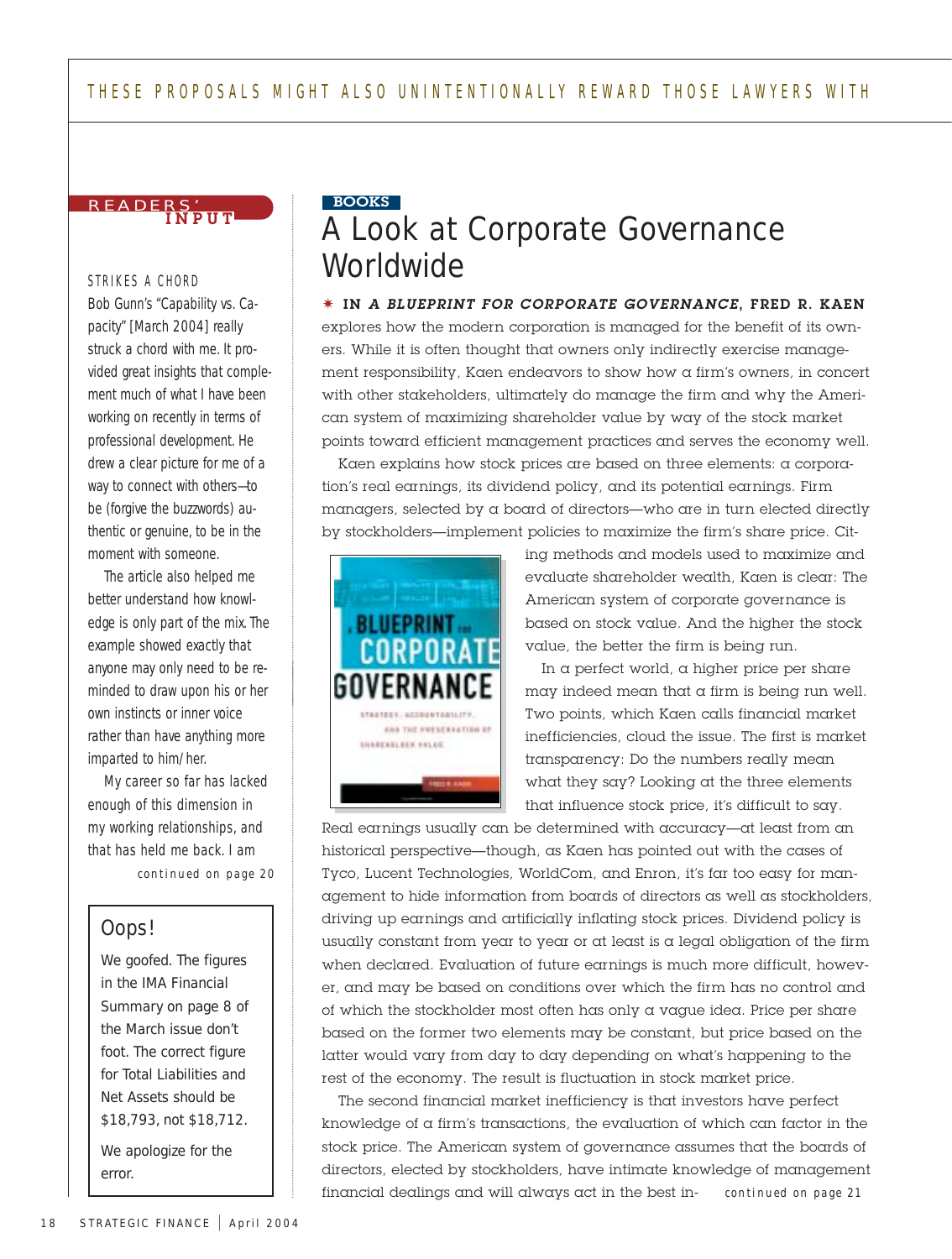# streetwise

## [GOVERNMENT] SEC Proposal on Lawyer Reporting Criticized | Stephen Barlas, Editor

NOW THAT THE SECURITIES &

Exchange Commission (SEC) has finished its rulemakings on how internal and external auditors have to behave under Sarbanes-Oxley (SOX), it is turning its attention to lawyers. In-house attorneys are at the center of the "noisy withdrawal" rules that were the subject of a February hearing at the House Financial Services Committee. Both Democrats and Republicans on the Committee seemed to be unhappy with the direction the SEC appears to be heading.

The rules would apply to in-house corporate attorneys who find a material violation but who are ignored by corporate higher-ups. If the concerned attorney feared the material violation was about to result in "substantial injury to the financial interest of the company or investors," he or she would have to quit and report the violation to the SEC within one business day of cleaning out his/her desk. An alternative the SEC is also considering would require the company to report the departure of the attorney because of "professional considerations." Rep. Paul Kanjorski (D.-Pa.), top Democrat on the Capital Markets, Insurance, and Government Sponsored Enterprises Subcommittee, said, "Each one has the potential to alter the attorney-client privilege and could have a chilling effect on communications between management and counsel, making executives less likely to consult and speak

frankly with lawyers. These proposals might also unintentionally reward those lawyers with lower ethical standards who would stretch the law beyond its reasonable interpretations and never withdraw from a client."

Senators Pursue Link Between Tax Shelters and Financial Statements Just as the SEC is trying to clean up the rest of the remaining Sarbanes-Oxley rulemakings, some in Congress are beginning to think about SOX2. A next step, which has bipartisan support in the Senate, is a prohibition of public auditors rendering an audit opinion on the financial statement effects of any tax shelter arrangements that the auditing firm sells to an audit

client. Sen. Charles Grassley (R.- Iowa), chairman of the Finance Committee, wanted to include this in the first SOX Act, but it got kicked out. Grassley hopes to take another swing at this issue now that the General Accounting Office is doing a report on the subject requested by Sen. Carl Levin (R.-Mich.), ranking minority member of the Permanent Subcommittee on Investigations, Committee on Governmental Affairs. There's still a lot of interest among key senators in stopping financial statement manipulation.

Pension Bill Moves Forward The House and Senate are trying to reconcile their different pension reform bills *continued on next page*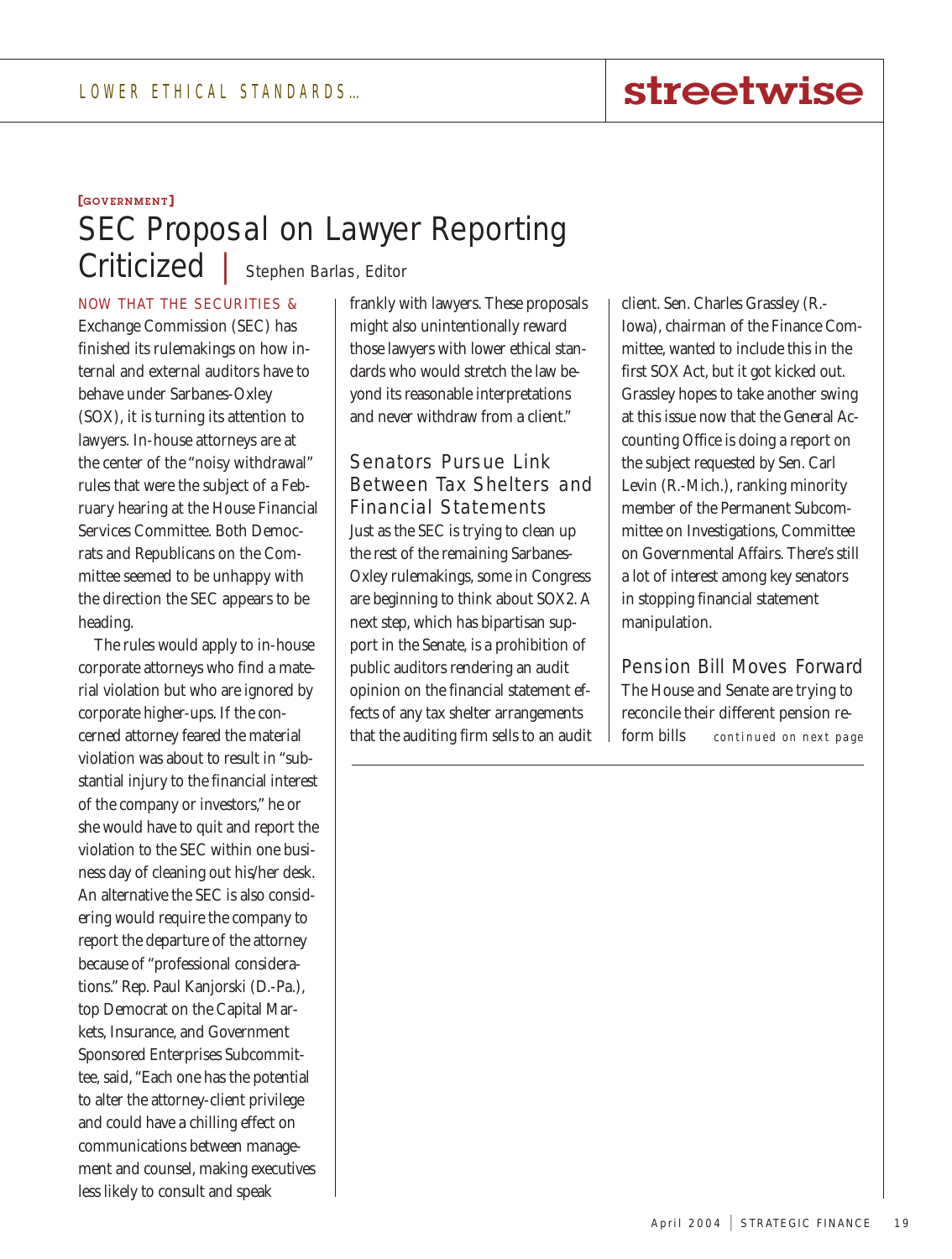now that the Senate has finally passed its bill replacing the 30-year Treasury bond rate as the indicator of the appropriate funding level for corporate defined benefit pension plans. The bill would replace the 30 year Treasury bond in pension calculations with a mix of long-term corporate bonds. The replacement would be temporary, however, last-[GOV'T] *cont'd from p. 19*

## audit professionals.

Some of the other topics covered in the report include:

- What Went Wrong?
- Regulation and Oversight in Flux
- Value of the Audit
- Structural Challenges Facing the Accounting Profession
- Setting Achievable Goals
- What Should Financial Reporting Look Like in the Future?
- Improving Auditing and Financial Reporting Standards
- Licensing Issues
- Changing the Current Regime
- Preparing the Next Generation of Professionals

The American Assembly had been working on these issues long before Enron's problems and had planned their conference to address the challenges presented to the accounting profession by the ongoing technology-stock bubble and the evolution of the knowledge-based economy. The scandals just made their work more timely and more urgent. In concluding their message, they emphasized that "the accounting profession itself must recognize and expand its role, its responsibility, and its dedication to fulfill its mission to provide accurate and complete information to the investing public." ■

ing only through 2005.

Now at hand is the issue over which industries will be named in the final bill as being exempted from "deficit reduction contributions (DRC)." These are payments that companies in mostly hard-pressed economic sectors have to make to assure the viability of their pensions. The Senate bill exempts airlines and integrated steel companies. The

[NEWS] *cont'd from p. 17* [LETTERS] *cont'd from p. 18* much more aware now and am a very grateful reader for his revealing ideas. As a matter of fact, I just met with success after a 6+ month job search. I plan to continue my development and find more success.

Sarah Milius, CMA, CFM

### YOU IGNORED STANDARD PRODUCTS

I've never written a letter to the editor before, but the January 2004 article "Grab Your Picks and Shovels! There's Gold in Your Data" made me take the time. The article completely ignores the mainstream, industry-standard business intelligence products: Hyperion, Cognos, Timeline, SRC Software….And then there are the mid-market products growing into business intelligence products: Microsoft's FRx, Lasata Software's F9 and Vision.

I'm disappointed that the article doesn't even mention these commonly known products, along with a multitude of Oracle and Microsoft SQL tools with OLAP cube functionality—all affordable, easy-touse, mid-market and high-end business intelligence tools.

Gloria J. Braunschweig, CMA

### I SECOND PAT ROMANO'S MOTION

This letter is to second the motion that Pat Romano made in his March letter. Pat suggested that "the direction of IMA should be reconsidered and modified" to

House limits relief to the airline industry. Some in the Bush administration, including Treasury Secretary John Snow, say they will recommend a veto if the bill includes DRC relief. But so far the official word—from the White House Office of Management and Budget—is that it will "strongly oppose" DRC relief, wording that is several steps shy of an outright veto threat. ■

go back to the success of its "Bold Step Publication Program."

Pat was too modest to note his own publication, *IMA's Legacy: Creating Value Through Research, A Window to the Future* (1995). This book listed and described each of the 231 NACA/NAA/ IMA research publications from 1920 through 1994. This publication was also on CD-ROM. I urge all IMA members to review Pat's work and subsequent updates to note what great things the NACA/NAA/IMA has done in researching cost/management accounting.

On a more personal note, I have had the great privilege to work with Pat, Al King, Grant Meyers, Speed Koval, Julian Freedman, and Steve Landekich through the years. Along with C.J. McNair, I participated in the IMA Foundation for Applied Research project on *Total Capacity Management: Optimizing at the Operational, Tactical, and Strategic Levels* (1998). This project was started under the Bold Step program. I remember well the great excitement of that program in cost/managerial accounting circles. There was great competition for those research contracts, and, like Pat said, much good came from them.

Pat's 1995 study, with updates, needs to be stressed on the IMA website. Pat, in my view, hit the nail right on its head with his March letter.

Richard Vangermeersch, Ph.D., CMA, CPA